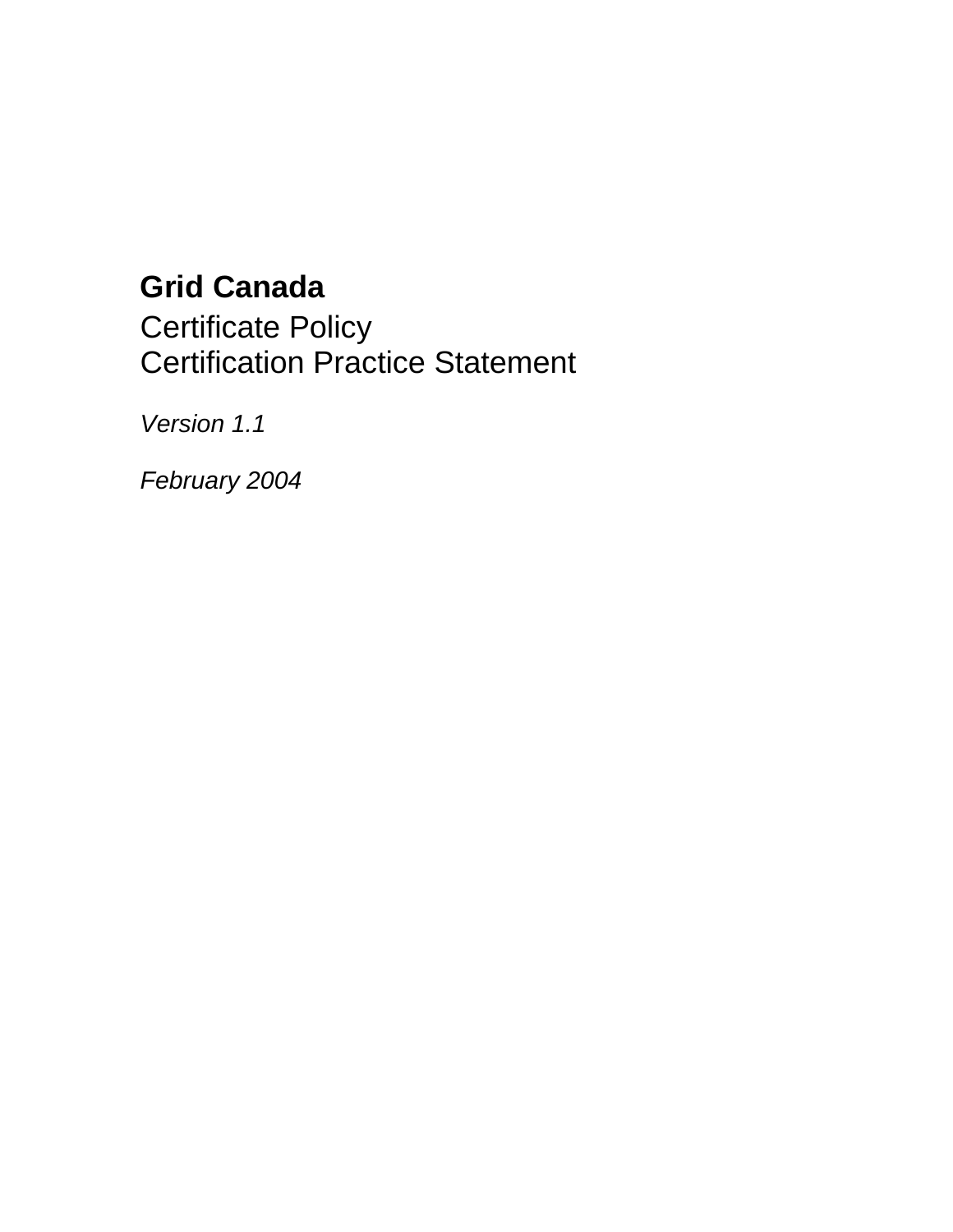# **1 Introduction**

This document is based on the structure suggested by the RFC 2527.

The terms used in this document are explained in the Glossary.

### **1.1 Overview**

This document describes the set of rules and procedures followed by Grid Canada Certificate Authority (GC CA), the top level CA for all purposes of Grid Canada (http://www.gridcanada.ca/).

# **1.2 Identification**

Document Title **GC CA Certificate Policy and Certification Practice Statement**  Document Version **1.1**  Document Date **February 18, 2004**  OID: [NRC].[IIT].1.1 **2.16.124.101.1.274.47.1.1** 

# **1.3 Community and Applicability**

GC CA provides PKI services for the Canadian research community that are involved in Grid activities.

### **1.3.1 Certification Authorities**

GC CA does not issue certificates to subordinate Certificate Authorities.

### **1.3.2 Registration Authorities**

GC CA manages the functions of its Registration Authority. Additional RA's may be created as required. See the GC CA site for a current list (http://www.gridcanada.ca/ca/ra.html).

### **1.3.3 End Entities**

The GC CA issues certificates for people, hosts, and host applications involved in the activities listed in section 1.3.

### **1.3.4 Applicability**

**Person certificates** can be used to authenticate a person to research sites that have agreed to accept certificates from the GC CA, and may require the signing of Globus proxy certificates [PROXY]. While person certificates can be used for other purposes such as email signing, these are not supported.

**Service certificates** can be used to identify a named service on a specific host and for encryption of communication (SSL/TLS).

### **1.3.5 User Restriction**

The ownership of a GC certificate does not imply automatic access to any kind of computing resources.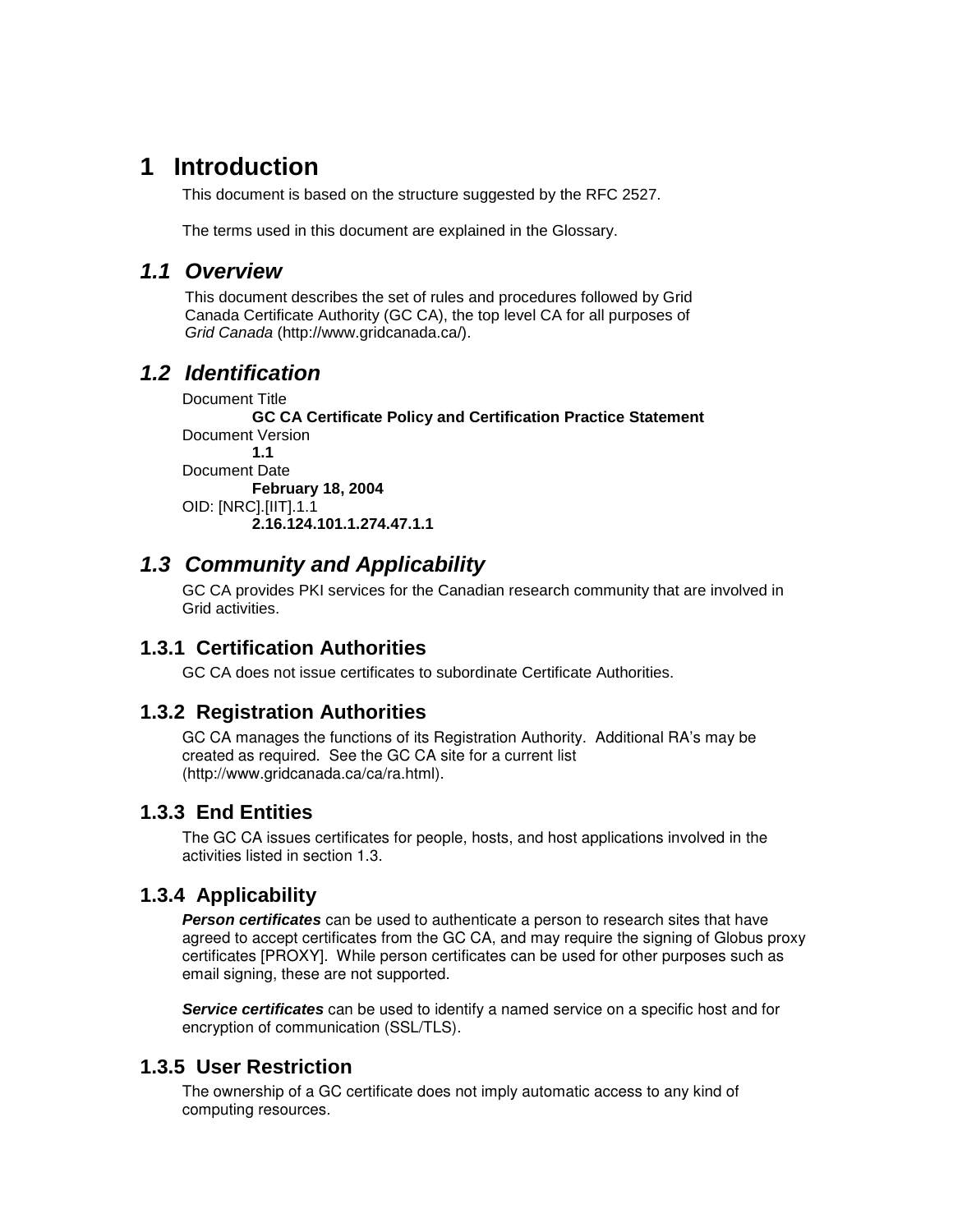# **1.4 Contact Details**

The GC CA is managed by the Grid Canada Security Group.

The contact persons for questions related to this document or the GC CA in general is:

**Darcy Quesnel 1988**<br> **Phone: +1 613 996-2144 Ratilal Haria**<br> **Phone: +1 613 990 4433** Phone: +1 613 996-2144 Email : darcy.quesnel@canarie.ca Email : ratilal.haria@nrc.ca

1200 Montreal Road, M-50 Ottawa, Ontario Canada K1A 0R6

Fax: +1 613 952 7151 Email : ca@gridcanada.ca Web : http://www.gridcanada.ca/ca/

# **2 General Provisions**

## **2.1 Obligations**

### **2.1.1 CA and RA Obligations**

The **GC CA** will:

- Accept certification requests from entitled entities;
- Notify the RA of certification request and accept authentication results from the RA;
- Issue certificates based on the requests from authenticated entities;
- Notify the subscriber of the issuing of the certificate;
- Publish the issued certificates (optionally, respective of privacy and other issues);
- Accept revocation requests according to the procedures outlined in this document;
- Authenticate entities requesting the revocation of a certificate, possibly by delegating this task to a GC RA;
- Issue a Certificate Revocation List (CRL);
- Publish the CRL issued; and
- Keep audit logs of the certificate issuance process.

A **GC RA** will:

- Accept authentication requests from the GC CA;
- Authenticate entity making the certification request according to procedures outlined in this document;
- Notify the GC CA when authentication is completed for a certification or revocation request;
- Accept revocation requests according to the procedures outlined in this document;
- Notify the GC CA of all revocation requests; and
- Will not approve a certificate with a lifetime greater than 12 months.

### **2.1.2 Subscriber Obligations**

Subscribers must:

• Read and adhere to the procedures published in this document;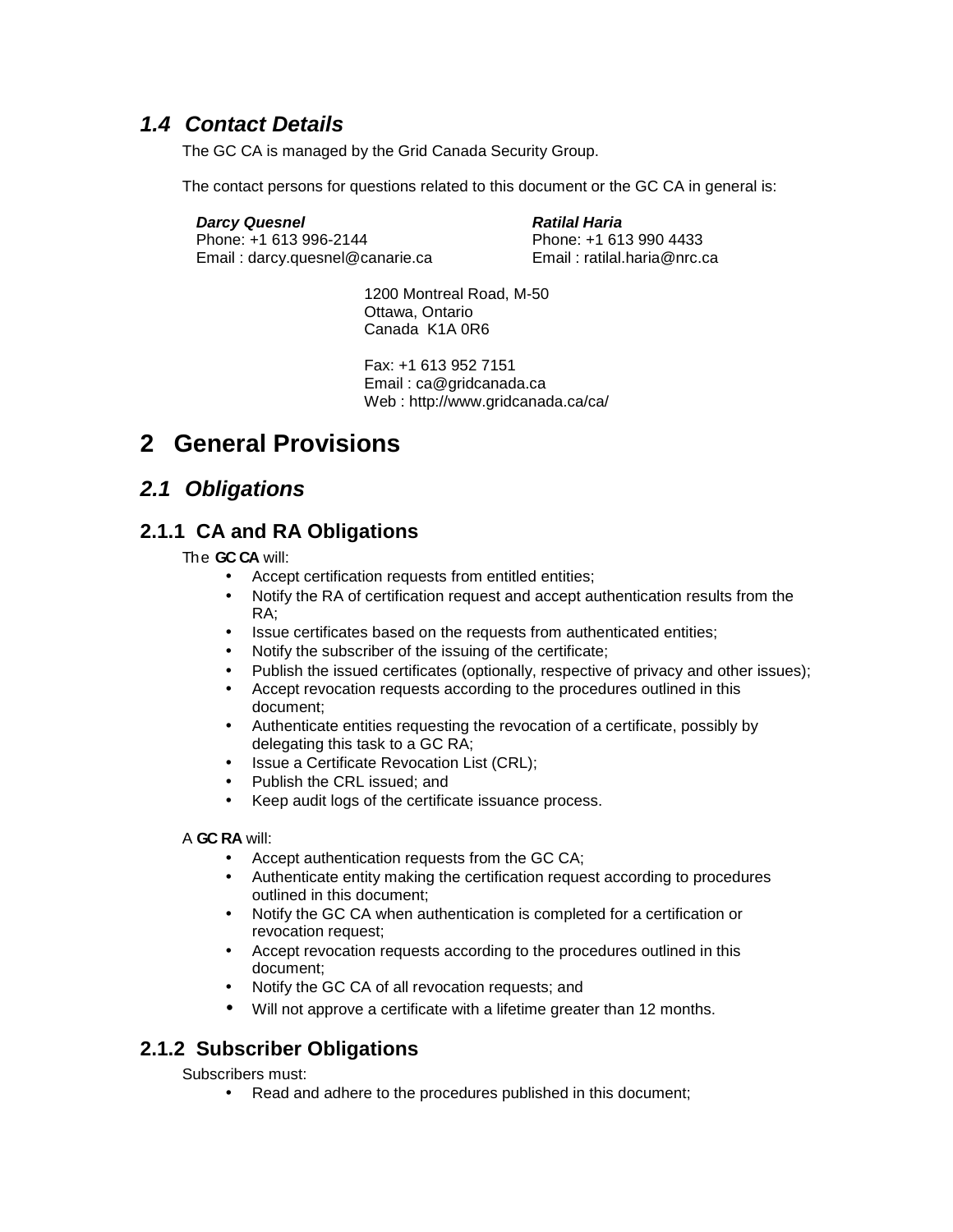- Generate a key pair using a trustworthy method;
- Take reasonable precautions to prevent any loss, disclosure or unauthorized use of the private key associated with the certificate, including:
	- o For Person Certificates:
		- -Selecting a pass phrase of a minimum recommended 15 characters;
		- -Protecting the pass phrase from others;
		- -Always using the pass phrase to encrypt the stored private key; and
		- -Never sharing the private key with other users;
	- o For Service Certificates:
		- -Storing them encrypted whenever possible; and
		- -They may be kept unencrypted on the host that they represent;
- Provide correct personal information and optionally authorize the publication of the certificate;
- Notify the GC CA immediately in case of private key loss or compromise; and
- Use the certificates for the permitted uses only.

### **2.1.3 Relying Party Obligations**

Relying parties must:

- Read the procedures published in this document;
- Use the certificates for the permitted uses only; and
- Do not assume any authorization attributes based solely on an entity's possession GC CA certificate.

Relying parties may:

• Verify that the certificate is not on the CRL before validating a certificate.

### **2.1.4 Repository Obligations**

GC CA will provide access to GC CA information, as outlined in section 2.6.1, on its web site, http://www.gridcanada.ca/ca/.

## **2.2 Liability**

The GC CA and its agents issue person certificates according to the practices described in this document to validate identity. No liability, implicit or explicit, is accepted.

GC CA and its agents make no guarantee about the security or suitability of a service that is identified by a GC certificate. The certification service is run with a reasonable level of security, but it is provided on a *best-effort* basis. It does not warrant its procedures and it will take no responsibility for problems arising from its operation, or for the use made of the certificates it provides.

GC CA denies any financial or any other kind of responsibility for damages or impairments resulting from its operation.

### **2.3 Financial Responsibility**

GC CA assumes no financial responsibility with respect to use or management of any issued certificate.

### **2.4 Interpretation and Enforcement**

This document must be treated according to Canadian laws. Legal disputes arising from the operation of the GC CA will be treated according to Canadian laws.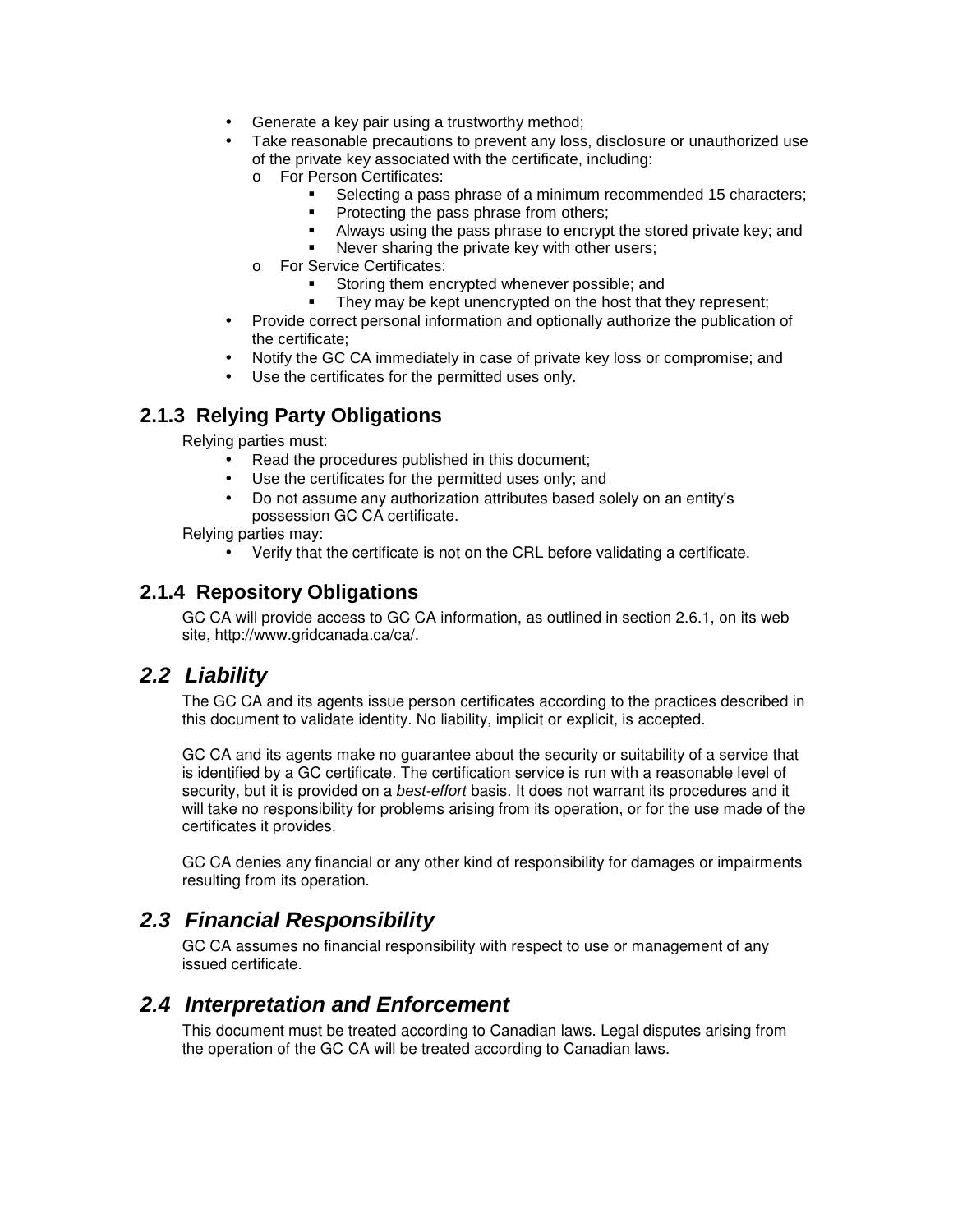### **2.4.1 Governing Law**

Interpretation of this CP and CPS is according to Canadian laws.

## **2.5 Fees**

No fees are charged.

# **2.6 Publication and Repositories**

### **2.6.1 Publication of CA information**

GC CA will operate a secure online repository that contains:

- The GC CA's certificate;
- Certificates issued by the GC CA (optionally, respective of privacy and other issues);
- A Certificate Revocation List;
- A copy of this policy; and
- Other information deemed relevant to the GC CA.

## **2.6.2 Frequency of Publication**

- Certificates will be published to the GC CA repository as soon after being issued (optionally, respective of privacy and other issues);
- CRLs will be published soon after a revocation is issued or refreshed once every month, 7 days before the month-long validity of the CRL expires;
- All GC CA documents will be published to the project website as they are updated; and
- Changes to this CP and CPS will be published as soon as they are approved and previous versions will remain available on-line.

### **2.6.3 Access Controls**

The online repository is available on a substantially 24/7 basis, subject to reasonable scheduled maintenance.

GC CA does not impose any access control on its policy, its signing certificate and issued certificates, and its CRLs.

In the future, GC CA may impose access controls on issued certificates, their status information and CRLs at its discretion, subject to agreement between the CA, relying parties, and subscribers.

### **2.6.4 Repositories**

The repository of certificates and CRLs are available at http://www.gridcanada.ca/ca/.

## **2.7 Compliance Audit**

No external audit will be required, only self-assessment by the GC CA that its operation is according to this Policy.

## **2.8 Confidentiality**

GC CA collects subscribers' full names and email addresses. Some of this information is used to construct unique, meaningful subject names in the issued certificates.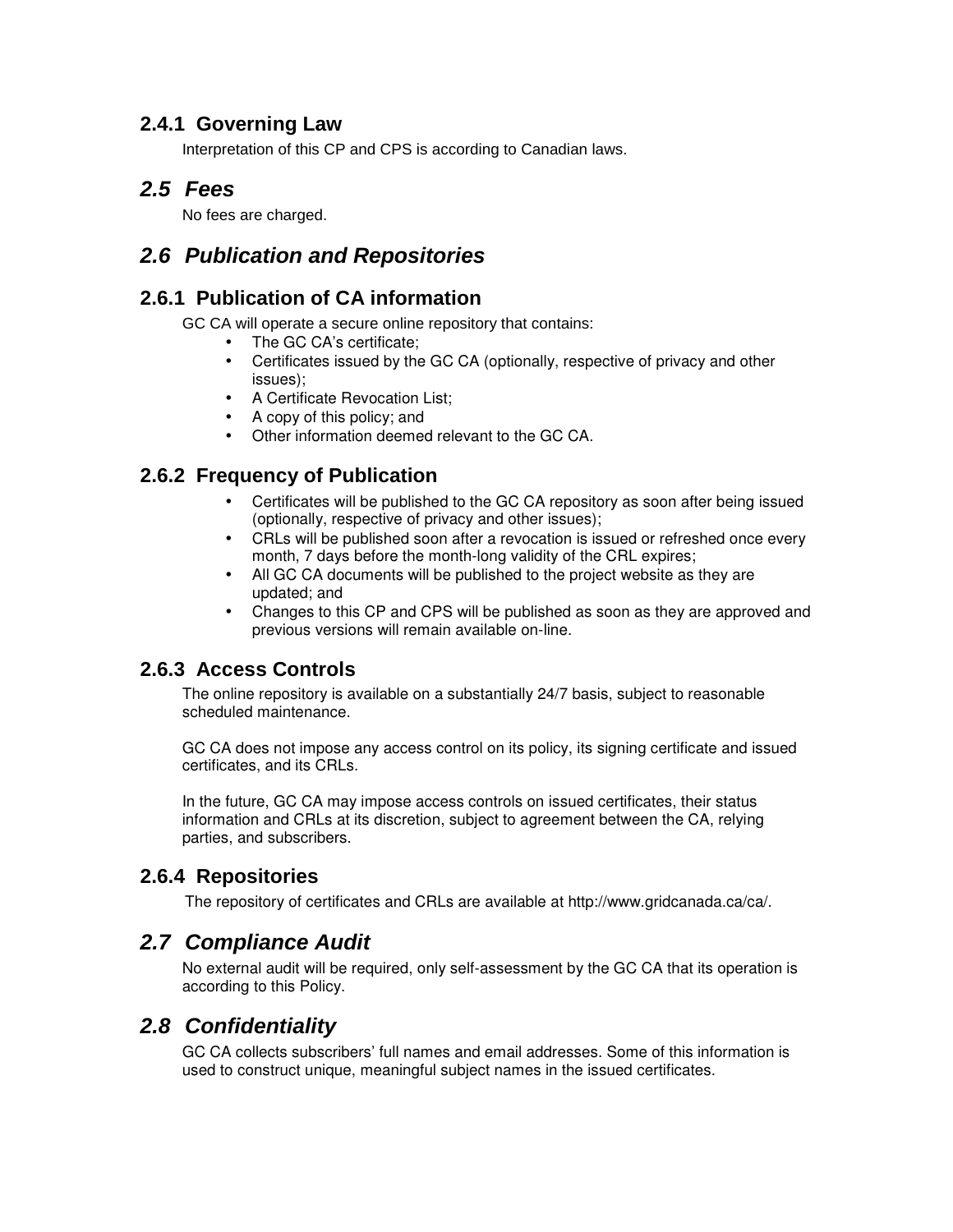Information included in issued certificates and CRLs is generally not considered confidential. The GC CA does not collect any other kind of confidential information.

The GC CA does not have access to or generate the private keys of a digital signature key pair, such as those used in GC identity certificates. These key pairs are generated and managed by the client and are the sole responsibility of the subscriber.

### **2.9 Intellectual Property Rights**

Parts of this document are inspired by [INFN], [CERN], [DOE], [FZKGRID], [GRIDEIRE], [CNRS], and [RFC2527].

# **3 Identification and Authentication**

### **3.1 Initial Registration**

### **3.1.1 Types of names**

The subject name is an X.500 name type, a Distinguished Name. It has one of the following forms:

• **Person**

Must include the full name of the subject;

• **Service**

Must include the fully qualified domain name of the host, and optionally the named service.

### **3.1.2 Name Meanings**

The Subject Name in a certificate must have a reasonable association with the authenticated name of the subscriber.

### **3.1.3 Rules for Interpreting Various Name Forms**

See sections 3.1.1 and 3.1.2.

### **3.1.4 Uniqueness of Names**

The X.500 Distinguished Name (DN) must be unique for each subject name certified by the GC CA. The Common Name (CN) component of the DN will include the full name of the subscriber as described in 3.1.1.

For hosts and services the CN should contain the fully qualified domain name (FQDN) of the host.

The CN may contain an arbit rary alphanum eric qualifier that distinguishes it from certificates from the same subscriber.

Certificates must apply to unique individuals or resources. Users may not share certificates.

### **3.1.5 Name Claim Dispute Resolution Procedure**

No stipulation.

### **3.1.6 Recognition, Authentication, and Role of Trademarks**

No stipulation.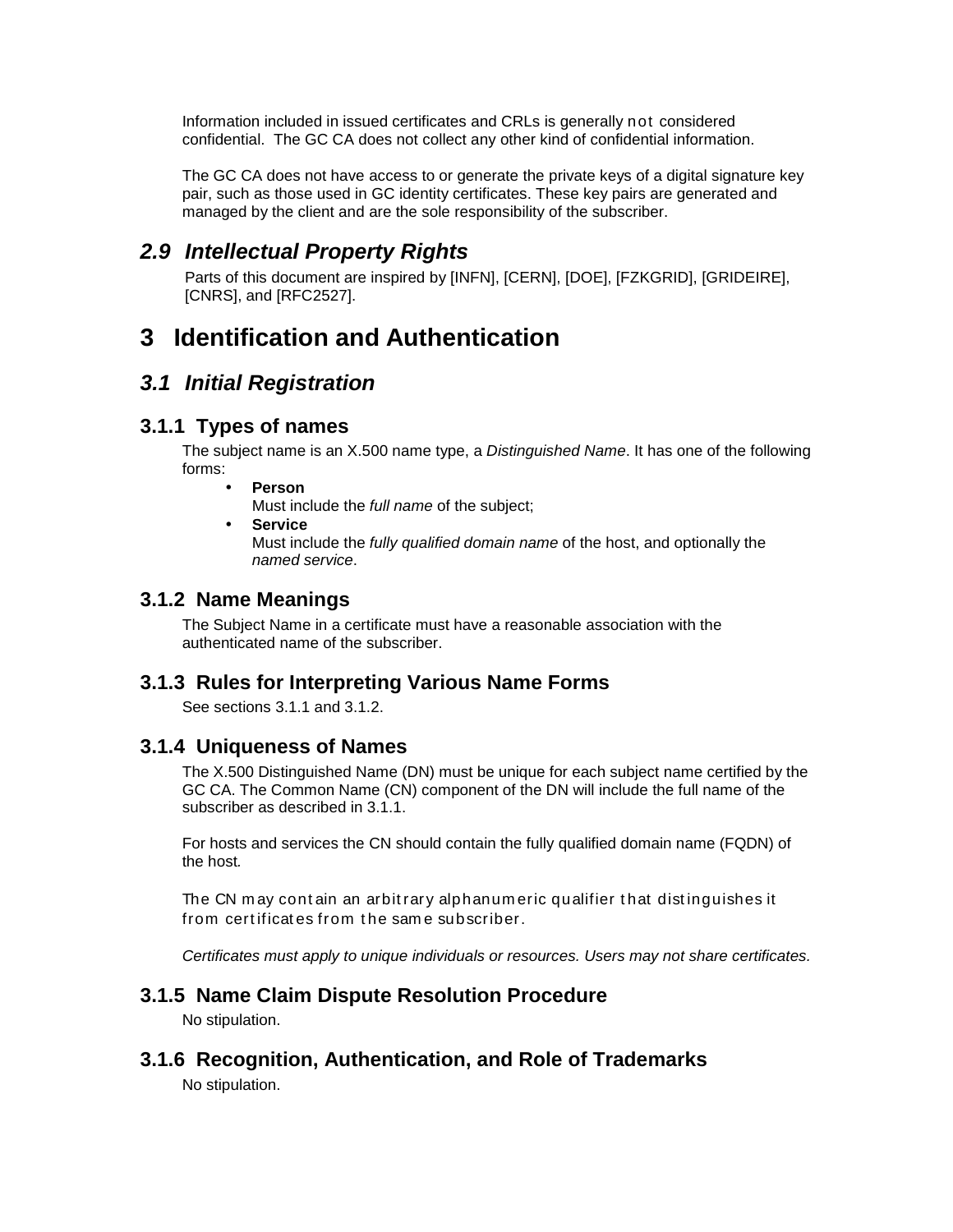### **3.1.7 Method to Prove Possession of Private Key**

No stipulation.

### **3.1.8 Authentication of Organization Identity**

The GC CA verifies the identity of organizations by checking:

- That the organization is known to be part of a grid computing project or related experiments; and
- That the organization is operating in Canada, by checking contact information.

### **3.1.9 Authentication of Individual Identity**

The Grid Canada RA verifies the identity of a person by checking:

- A certificate request (or renewal or revocation) must be sent to ca@gridcanada.ca with an email subject containing "Certificate Request" (or "Certificate Renewal" or "Certificate Revocation") and originate from a valid email address from a known organization as specified in section 3.1.8; and
- A request will be accepted if the person is known to those listed in section 1.4; or
- A request is verified by an RA closely associated with the person's organization; or
- A copy of an organization's identity card for the requestor, manually-signed by a well-known contact person of that organization, is sent to those listed in section 1.4 along with contact information for confirmation.

# **3.2 Routine Rekey**

Rekey (or renewal) before expiration can be accomplished by sending a rekey request based on a new public key. The GC CA will send renewal reminders at least a month before expiration.

Rekey after expiration follows the same authentication procedure as a new certificate.

# **3.3 Rekey After Revocation**

Rekey after revocation follows the same authentication procedure as a new certificate.

## **3.4 Revocation Request**

Certificate revocation requests must be sent by email to ca@gridcanada.ca**.** The GC CA checks the identity of the revoker as per 3.1.9.

# **4 Operational Requirements**

# **4.1 Certificate Application**

The minimum key length for all certificates is 1024 bits. The maximum validity period is one year. Each applicant must generate its own key pair using either Globus g<code>rid-cert-</code> request or OpenSSL or similar software.

Certificate requests in PEM format are sent by email, as outlined in section 3.1.9.

## **4.2 Certificate Issuance**

GC CA issues the certificate if, and only if, the authentication of the subject is successful according to section 3.1.9. The applicant will be notified about the issuance of the certificate by email or will be informed about the reason why the certificate could not be issued.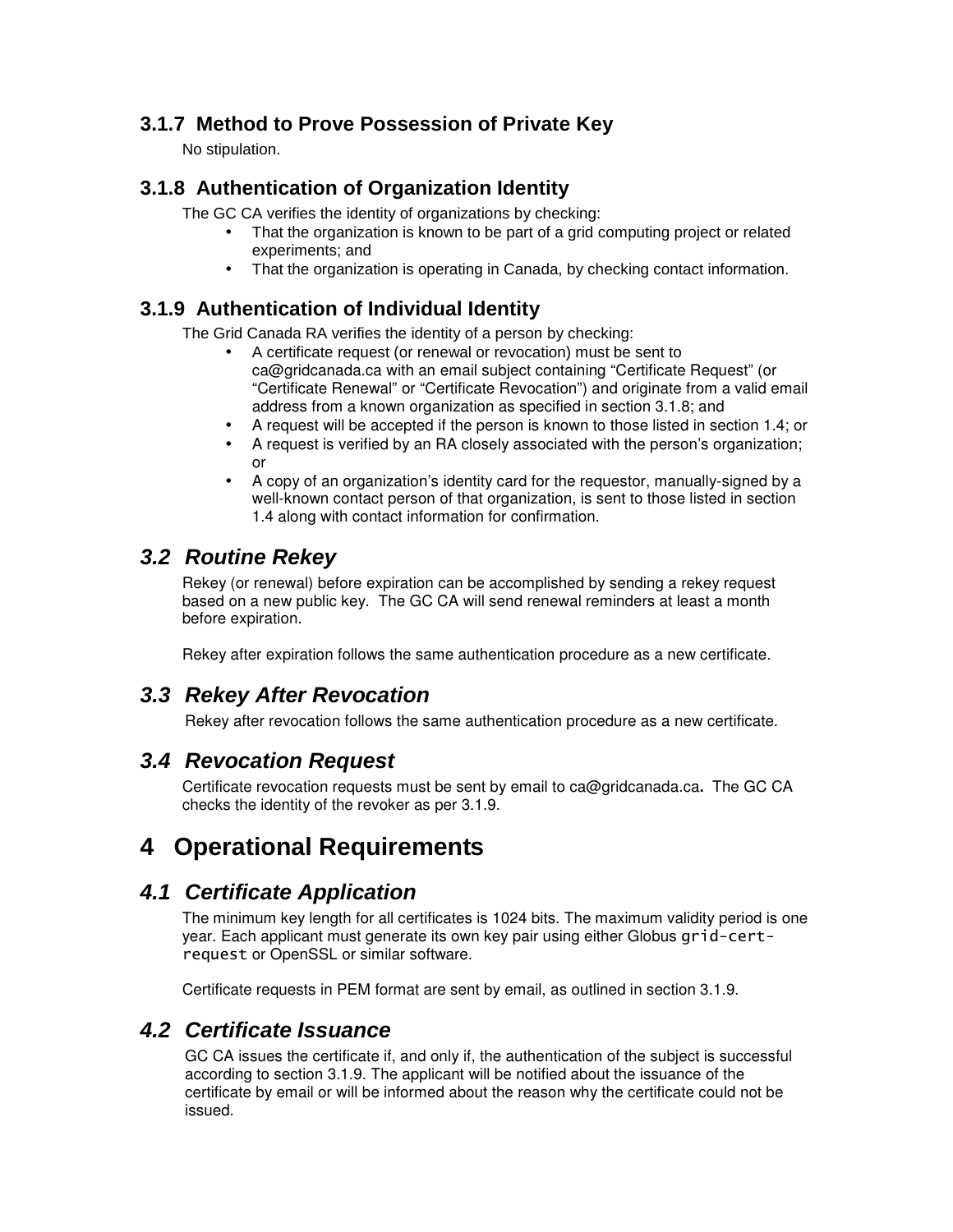# **4.3 Certificate Acceptance**

No stipulation.

# **4.4 Certificate Suspension and Revocation**

### **4.4.1 Circumstances for Revocation**

A certificate will be revoked when the information it contains is suspected to be incorrect or compromised. This includes situations where:

- The subscriber's private key is lost or suspected to be compromised;
- The information in the subscriber's certificate is suspected to be inaccurate;
- The subject has failed to comply with the rules in this policy;
- The system to which the certificate has been issued has been retired;
- The subscriber no longer needs the certificate to access a relying parties' resources; and
- The subscriber violated his/her obligations.

### **4.4.2 Who Can Request Revocation**

A certificate revocation can be requested by the holder of the certificate to be revoked or by any other entity presenting proof of knowledge of a circumstance of revocation.

### **4.4.3 Procedure for Revocation Request**

A certificate revocation can be requested as outlined in section 3.1.9.

### **4.4.4 Revocation Request Grace Period**

There is no revocation grace period.

**4.4.5 Circumstances for Suspension** 

No stipulation.

**4.4.6 Who Can Request Suspension** 

No stipulation.

### **4.4.7 Procedure for Suspension Request**

No stipulation.

**4.4.8 Limits on Suspension Period** 

No stipulation.

### **4.4.9 CRL Issuance Frequency**

CRLs are issued after every certificate revocation or every month, 7 days before the monthlong validity of the CRL has expired.

### **4.4.10 CRL Checking Requirements for Relying Parties**

A relying party may verify a certificate against the most recent CRL issued, in order to validate the use of the certificate.

### **4.4.11 Online Revocation/Status Checking Availability**

OCSP is not implemented.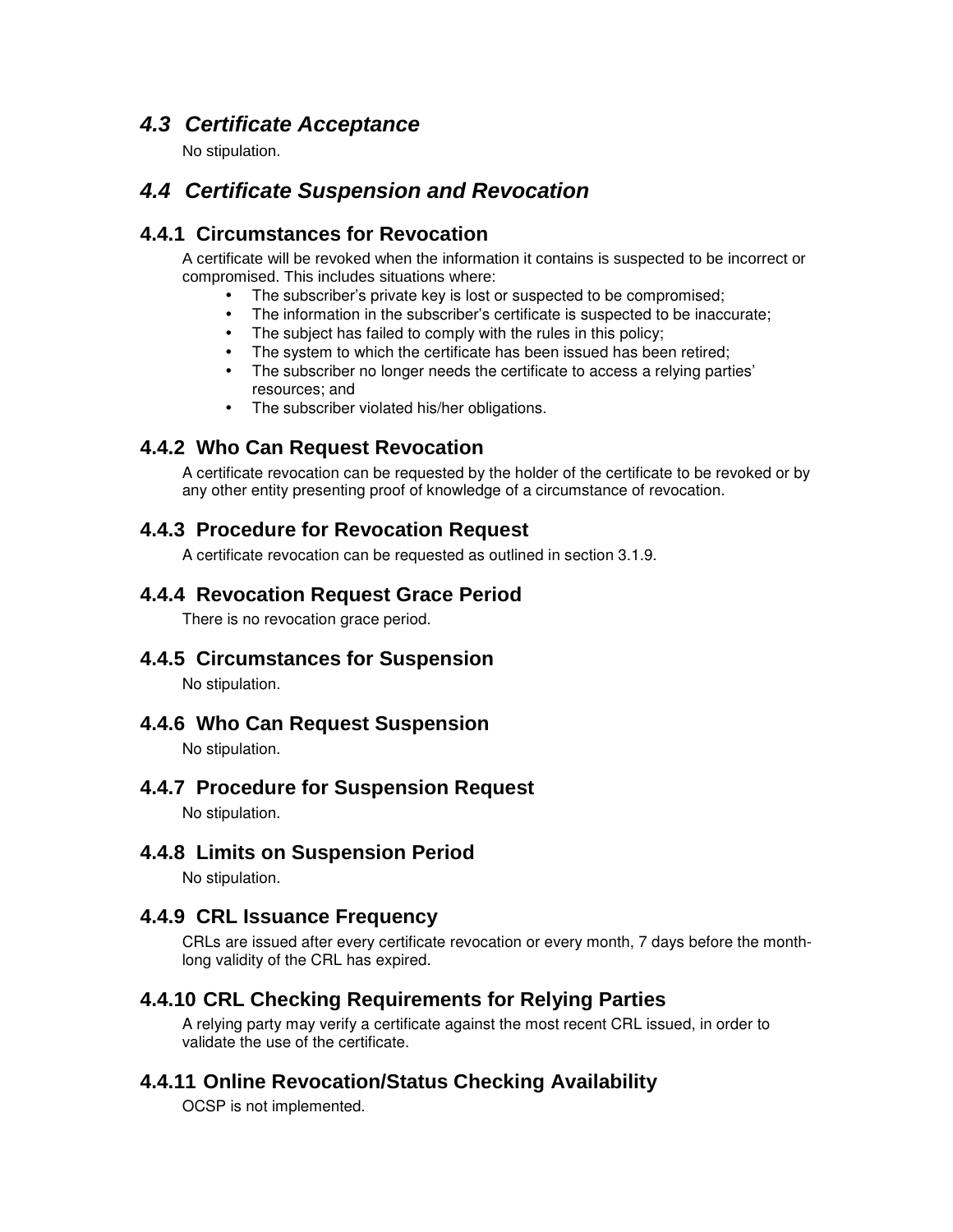### **4.4.12 Online Revocation Checking Requirements**

No stipulation.

**4.4.13 Other Forms of Revocation Advertisement Available** 

No stipulation.

# **4.5 Security Audit Procedures**

Security auditing of the GC CA is not supported.

# **4.6 Records Archival**

### **4.6.1 Types of Event Audited**

The following events are recorded and archived:

- Certificate requests;
- Issued certificates:
- Issued CRLs; and
- All email correspondence with the GC CA.

### **4.6.2 Retention Period for Audit Logs**

The minimum retention period is three years.

### **4.6.3 Protection of Archive**

Records are backed up on removable media, which are stored in a room with restricted access.

### **4.6.4 Archive Backup Procedures**

See section 4.6.3.

### **4.6.5 Time-Stamping Requirements**

No stipulation.

### **4.6.6 Archive Collection System**

See section 4.6.3.

### **4.6.7 Procedures to Obtain and Verify Archive Information**

No stipulation.

## **4.7 Key Changeover**

The CA's private signing key is changed periodically. To avoid interruption of validity of all subordinate keys the new CA key should be generated one year before the old one becomes invalid. From that point on new certificates are signed by the new CA key.

The new CA public key is posted online at http://www.gridcanada.ca/ca/.

# **4.8 Compromise and Disaster Recovery**

If the CA's private key is compromised - or suspected to be compromised - the CA will:

• Inform subscribers and other relying parties;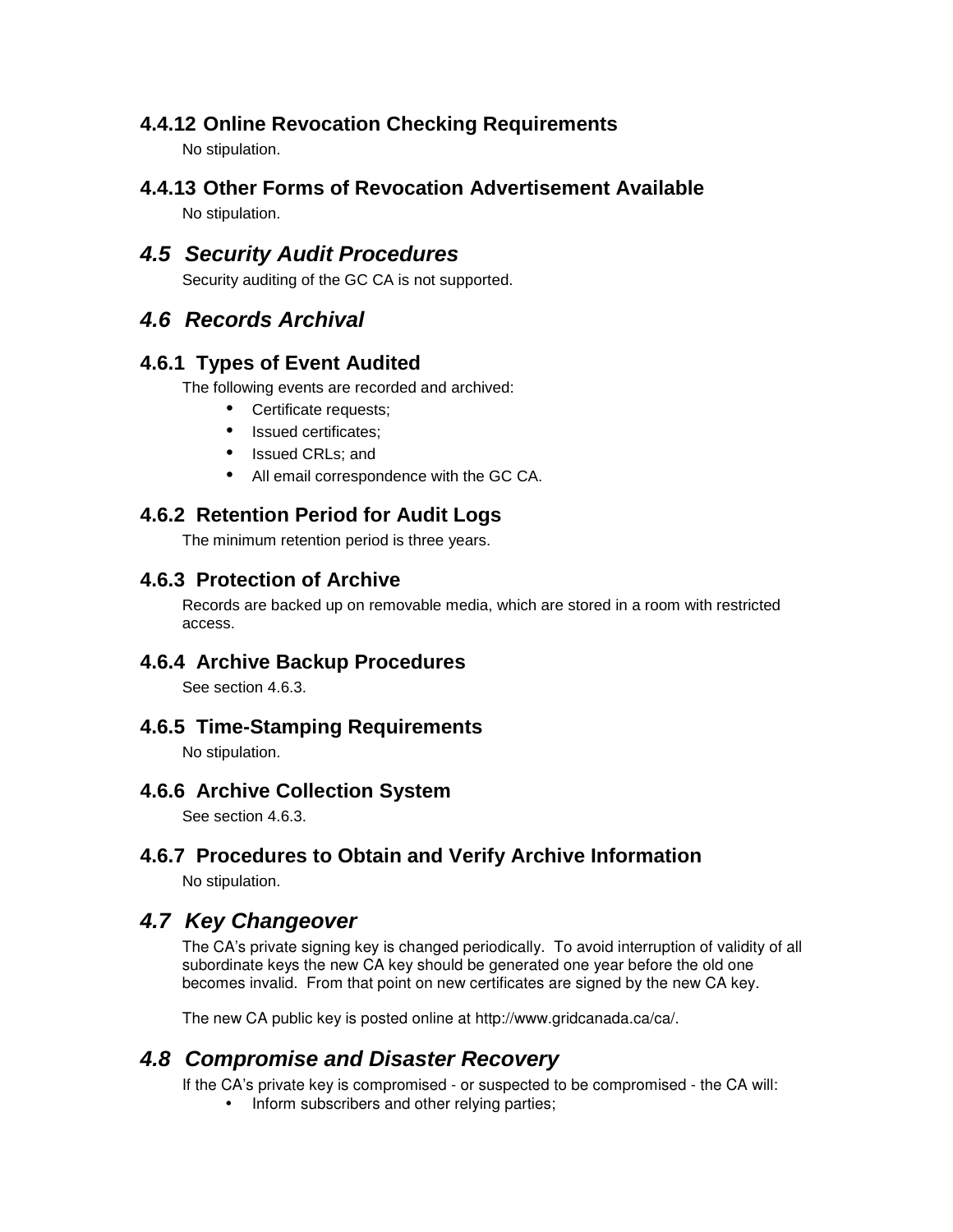- Terminate the issuance and distribution of certificates and CRLs;
- Generate a new CA certificate (with a new key pair) and make it immediately available in the public repository at http://www.gridcanada.ca/ca/; and
- All subjects will have to recertify following the procedures in section 3.1.

# **4.9 CA Termination**

Before the GC CA terminates its services, it will:

- Inform subscribers and subordinate RAs:
- Make widely available information of its termination; and
- Stop issuing certificates and CRLs.

# **5 Physical, Procedural and Personnel Security Controls**

# **5.1 Physical Security Controls**

The GC CA operates in a controlled environment, where access is restricted to authorized people.

### **5.1.1 Site Location**

The GC CA is located at the National Research Council of Canada (NRC) on the Montreal Road Campus (Ottawa, Ontario, Canada) at the Institute for Information Technology (Building M-50).

### **5.1.2 Physical Access**

Physical access to the hardware is restricted to authorized personnel. All removable media is stored in secured area.

### **5.1.3 Power and Air Conditioning**

The building has an air conditioning system and the CA machines are connected to a UPS system.

### **5.1.4 Water Exposure**

The hardware is in a zone not subject to floods.

### **5.1.5 Fire Prevention and Protection**

The building has a fire alarm system.

### **5.1.6 Media Storage**

Backups are stored on removable storage media.

### **5.1.7 Waste Disposal**

No stipulation.

### **5.1.8 Off-site Backup**

No stipulation.

# **5.2 Procedural Controls**

No stipulation.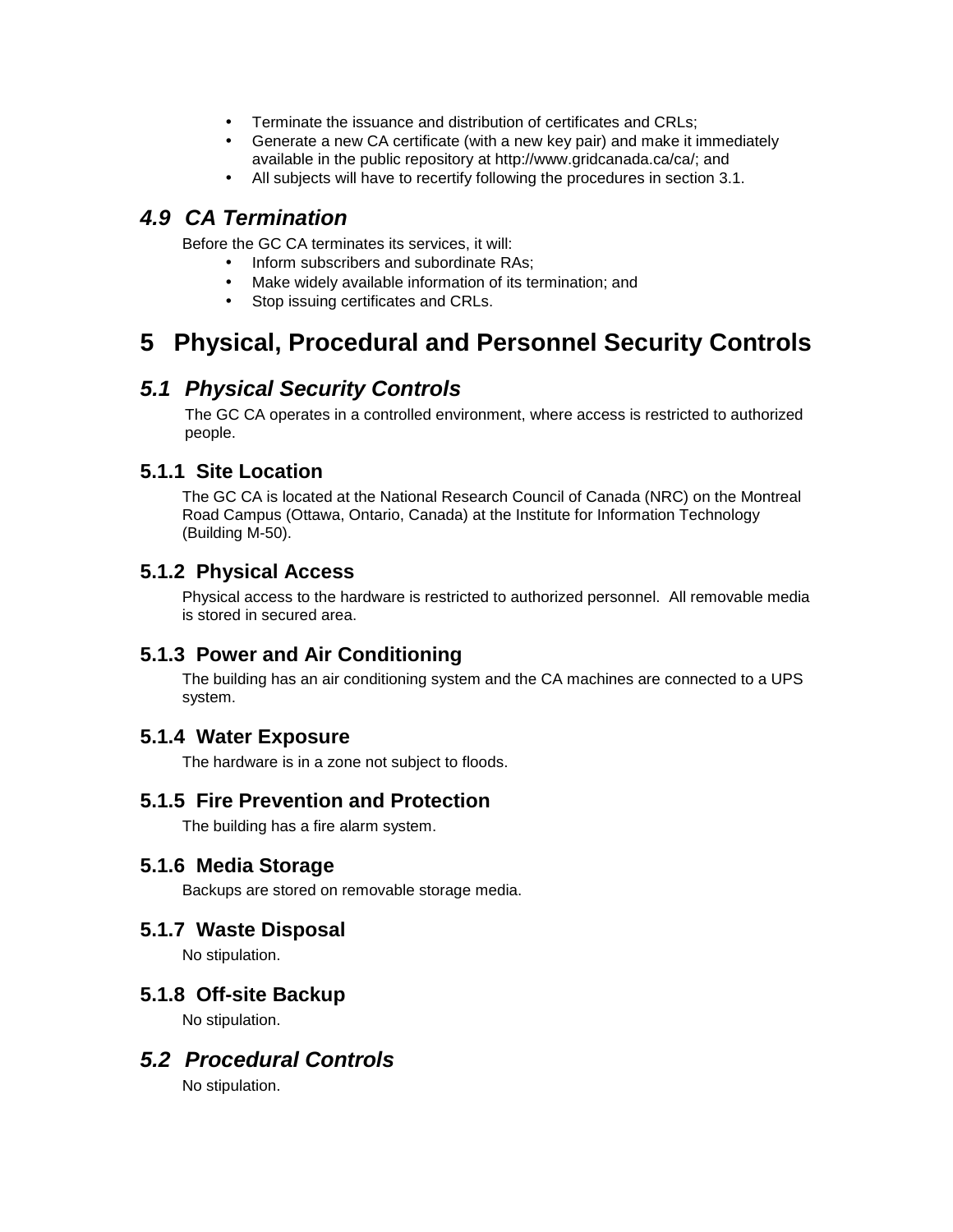## **5.3 Personnel Security Controls**

Access to servers and applications is limited to the GC CA Security Group who are staff or guest workers of NRC.

# **6 Technical Security Controls**

## **6.1 Key Pair Generation and Installation**

### **6.1.1 Key Pair Generation**

Key pairs for the GC CA are generated by the GC CA Security Group on a dedicated machine, not connected to any kind of network. The underlying software package used is OpenSSL.

Each end entity must generate its own key pair. The GC CA does not generate end entity private keys.

## **6.1.2 Private Key Delivery to Entity**

The GC CA never has access to the end entity private key.

### **6.1.3 Public Key Delivery to Certificate Issuer**

End entities' public keys must be delivered to the GC CA as per section 3.1.

### **6.1.4 CA Public Key Delivery to Users**

The CA certificate is available from its public repository at http://www.gridcanada.ca/ca/.

### **6.1.5 Key Sizes**

Keys of length less then 1024 bits will not be signed.

### **6.1.6 Public Key Parameters Generation**

No stipulation.

### **6.1.7 Parameter Quality Checking**

No stipulation.

### **6.1.8 Hardware/Software Key Generation**

Key generation is performed by software (for example, OpenSSL).

### **6.1.9 Key Usage Purposes**

GC certificates may be used only for authentication and signing proxy certificates [PROXY]. It is understood that they could be used in other capacities, but the GC CA does not recommend or warrant any other use of the certificates it signs.

The GC CA root private key will only be used to sign CRLs and end entity certificates.

# **6.2 Private Key Protection**

**6.2.1 Private Key (n out of m) Multi-person Control** 

No stipulation.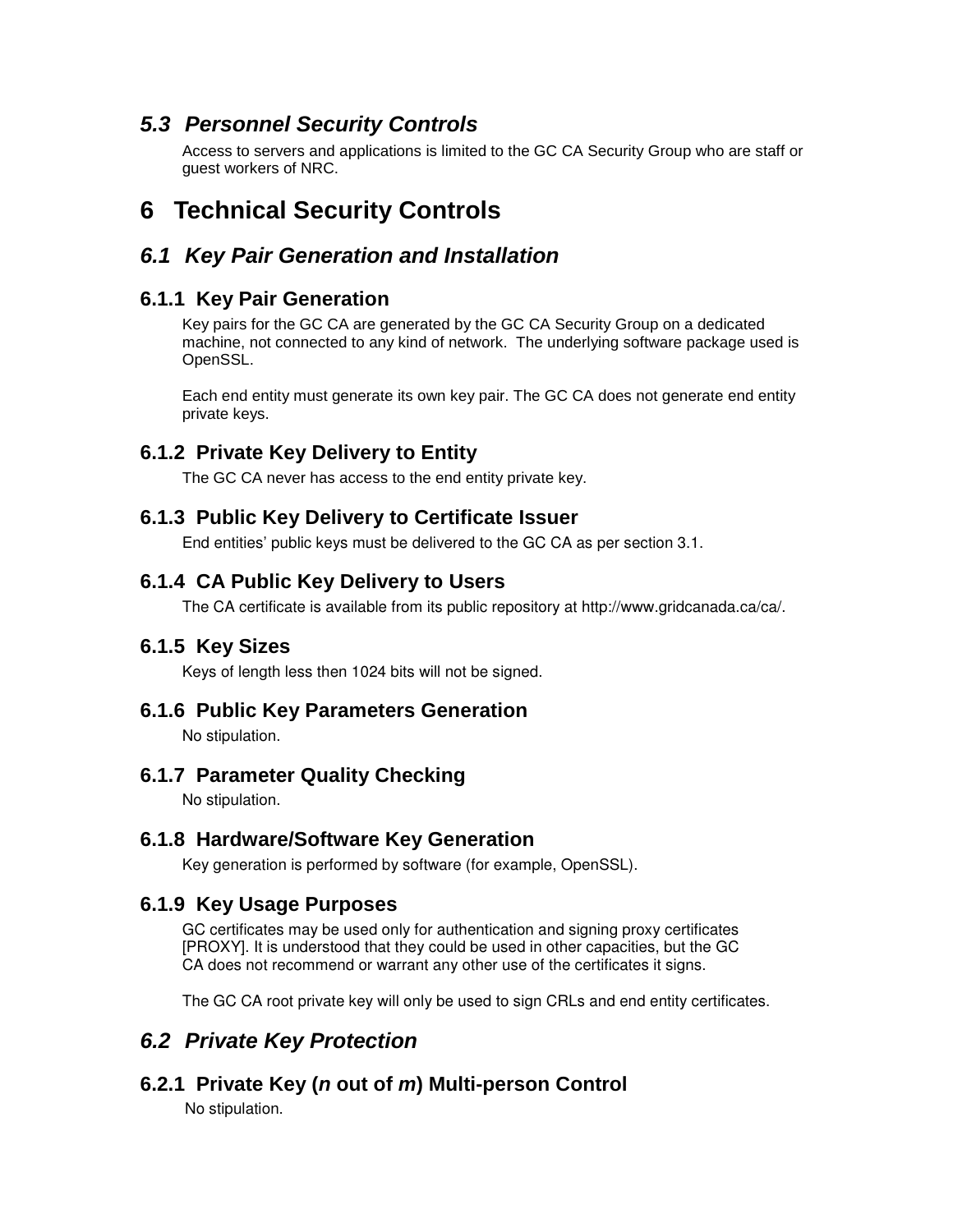### **6.2.2 Private Key Escrow**

No stipulation.

### **6.2.3 Private Key Archival and Backup**

The GC CA root private key is kept encrypted in multiple locations.

### **6.3 Other Aspects of Key Pair Management**

The current GC CA root certificate has a validity of five years, expires in **2007-04-10**, and has a key length of 2048.

### **6.4 Activation Data**

GC CA root private key is protected by a passphrase.

# **6.5 Computer Security Controls**

### **6.5.1 Specific Computer Security Technical Requirements**

GC CA servers include the following:

- Operating systems are maintained at a high level of security by applying all recommended and applicable security patches;
- Monitoring is done to detect unauthorized software changes; and
- Services are reduced to a minimum.

### **6.5.2 Computer Security Rating**

No stipulation.

# **6.6 Life-Cycle Security Controls**

No stipulation.

### **6.7 Network Security Controls**

See section 6.5.1.

# **6.8 Cryptographic Module Engineering Controls**

No stipulation.

# **7 Certificate and CRL Profiles**

## **7.1 Certificate Profile**

### **7.1.1 Version Number**

X.509 v3.

### **7.1.2 Certificate extensions**

**Basic Constraints** (CRITICAL) Not a CA. **Key Usage** (CRITICAL) Digital Signature, Non Repudiation, Key Encipherment, Data Encipherment **Subject Key Identifier**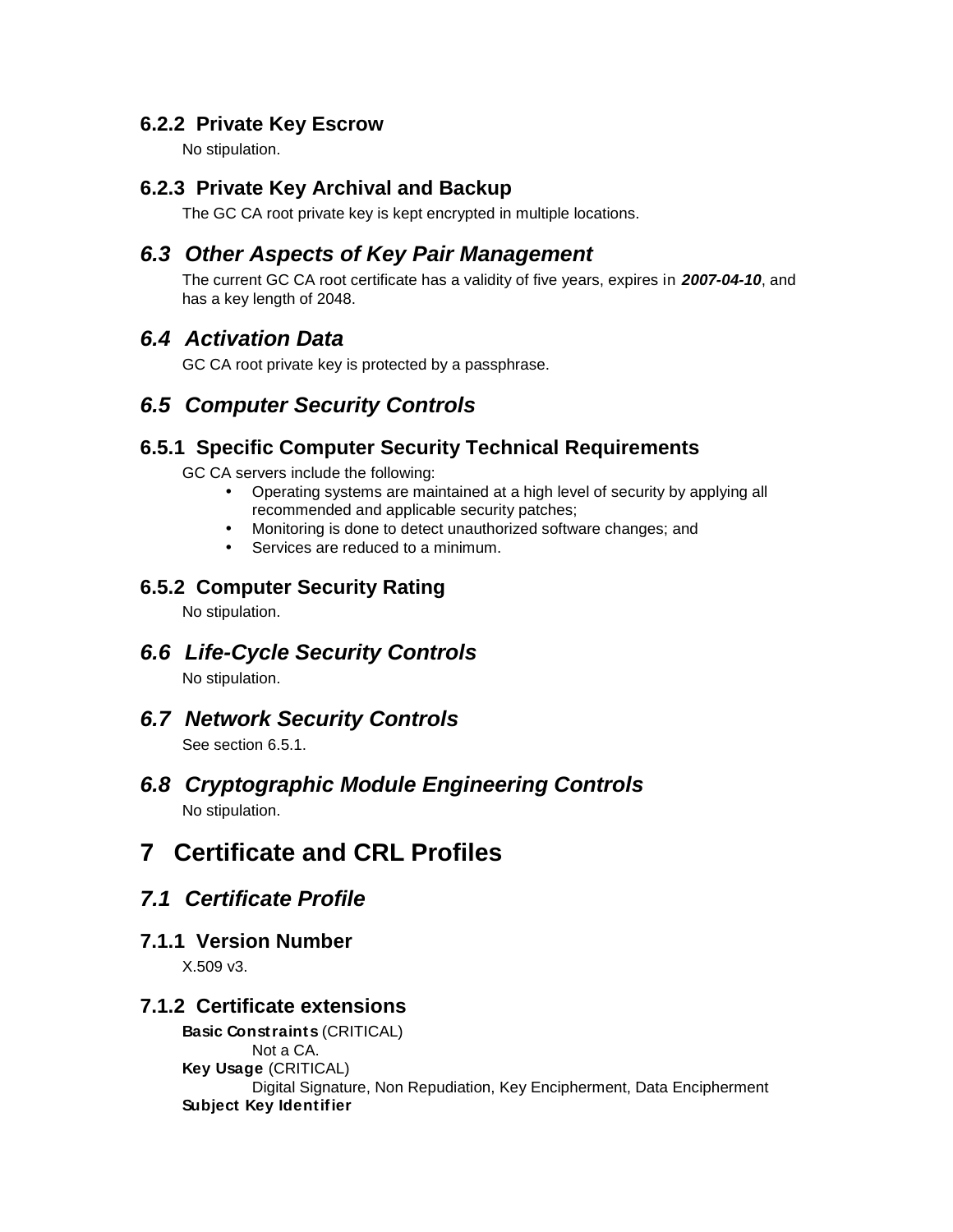**Authority Key Identifier Subject Alternative Name**  Subject's email address **Issuer Alternative Name**

### **7.1.3 Algorithm Object Identifiers**

No stipulation.

### **7.1.4 Name Forms**

### **Issuer**

C=CA, O=Grid, CN=Grid Canada CA

**Person**

C=CA, O=Grid, OU=domainName, CN=fullPersonName[, Email=emailAddress]

### **Hosts**

C=CA, O=Grid, [OU=domainName,] CN=host/fullyQualifiedDomainName

### **Service**

C=CA, O=Grid, [OU=domainName,] CN=serviceName/fullyQualifiedDomainName

### **7.1.5 Name Constraints**

No stipulation.

### **7.1.6 Certificate Policy Object Identifier**

See section 1.2.

### **7.1.7 Usage of Policy Constraints Extensions**

No stipulation.

**7.1.8 Policy Qualifier Syntax and Semantics**  No stipulation.

## **7.2 CRL Profile**

### **7.2.1 Version**

X.509 v1.

### **7.2.2 CRL and CRL Entry Extensions**

No stipulation.

# **8 Specification Administration**

### **8.1 Specification Change Procedures**

Users may not be warned in advance of changes to GC CA's policy and CPS. Relevant changes will be made as widely available as possible.

### **8.2 Publication and Notification Procedures**

The policy is available at http://www.gridcanada.ca/ca/.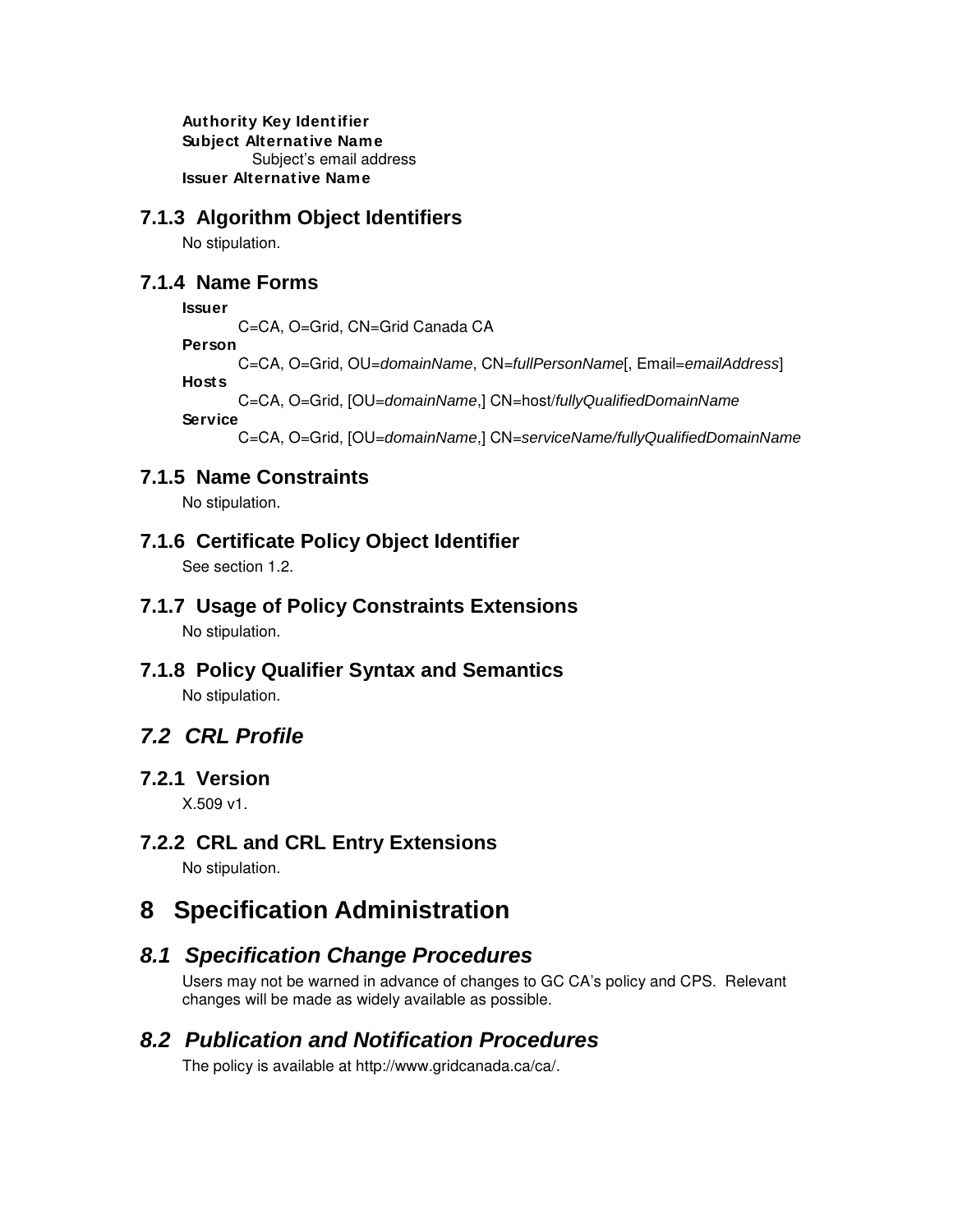### **8.3 CPS Approval Procedures**

The GC CA Security Group is responsible for the CP and CPS. All changes must be approved by the Security Group.

# **Glossary**

### **Activation Data**

Data values, other than keys, that are required to operate cryptographic modules and that need to be protected (e.g., a PIN, a passphrase, or a manually-held key share).

### **Certification Authority (CA)**

The entity / system that issues X.509 identity certificates (places a subject name and public key in a document and then digitally signs that document using the private key of the CA).

### **Certificates – or Public Key Certificates**

A data structure containing the public key of an end entity and some other information, which is digitally signed with the private key of the CA that issued it

### **Certificate Policy (CP)**

A named set of rules that indicates the applicability of a certificate to a particular community and/or class of application with common security requirements. For example, a particular certificate policy might indicate applicability of a type of certificate to the authentication of electronic data interchange transactions for the trading of goods within a given price range.

### **Certification Practice Statement (CPS)**

A statement of the practices, which a certification authority employs in issuing certificates.

### **Certificate Revocation Lists (CRL)**

A CRL is a time stamped list identifying revoked certificates that is signed by a CA and made freely available in a public repository.

### **End Entity**

A certificate subject that does not sign certificates (i.e., person, host, and service certificates).

### **Host Certificate**

A certificate for server certification and encryption of communications (SSL/TSL). It will represent a single machine.

### **Public Key Infrastructure (PKI)**

A term generally used to describe the laws, policies, standards, and software that regulate or manipulate certificates and public and private keys. All of this implies a set of standards for applications that use encryption.

### **Person Certificate**

A certificate used for authentication to establish a Grid Person Identity. It will represent an individual person.

### **Policy Management Authority (PMA)**

For the GC CA this is a committee composed of the GC CA Security Group.

### **Policy Qualifier**

The policy-dependent information that accompanies a certificate policy identifier in an X.509 certificate.

### **Private Key**

In a PKI, a cryptographic key created and kept private by a subscriber. It may be used to make digital signatures which may be verified by the corresponding public key; to decrypt the message encrypted by the corresponding public key; or, with other information, to compute a piece of common shared secret information.